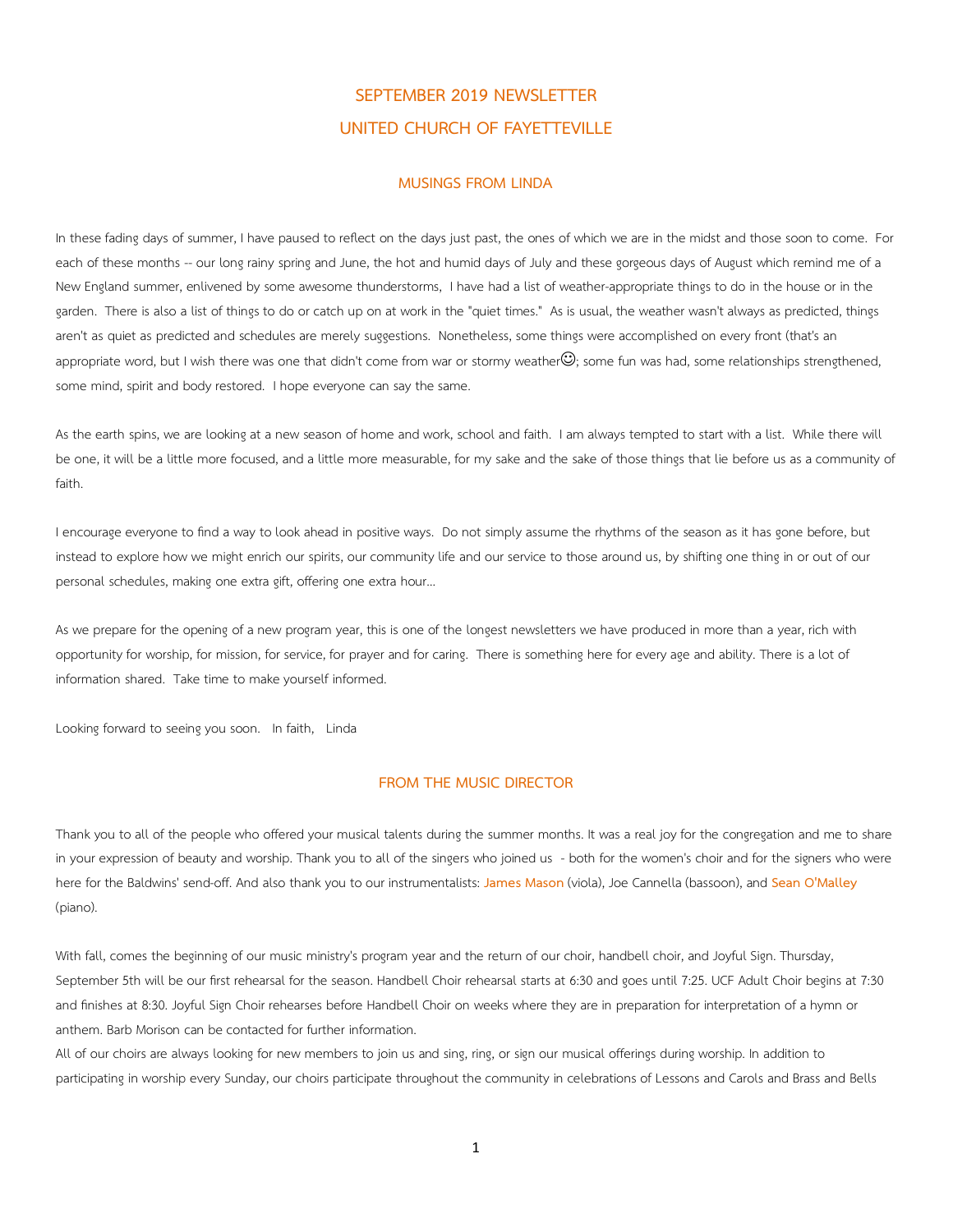during the Advent Season. If you would like to join us and experience the many benefits of participating in music-making with a group of supportive and enthusiastic people, please let me know either in person or feel free to email me at jared.shepard@gmail.com. -- Jared

## **MARK YOUR CALENDARS FOR THESE FALL ACTIVITIES**

## **FOR EVERYONE**

**CARING AND SHARING** The Congregational Care Committee meets the second Tuesday of the month at 1:00, but on September 10<sup>th</sup> we will meet at 3:30. This is the group that endeavors to keep our folks who are unable to join us in worship regularly due to mitigating factors connected to the church and congregation. We would love to have you join us if this type of ministry appeals to you! For further information, do not hesitate to contact **Cindy Rosbrook.** 315.682-7982; drosbrook@twcny.rr.com

#### **FALL BRUNCH – SUNDAY SEPTEMBER 22**

A favorite returns. Do you have any new recipes from this summer or old favorites to share? Plan to stay after church and share this great time of fellowship and fun. Can you help with set-up and prep? Contact **Janet Press**. 315.663.8185 The easiest assistance of all – sign up!!!

#### **FROM THE STEWARDSHIP COMMITTEE**

Though Stewardship is a year round, lifelong responsibility we face both through our church and our daily living, the upcoming fall season is the time we pledge our support of the United Church of Fayetteville and our work in God's world. As Christians in the 21<sup>st</sup> century, we need to embrace a larger biblical view of stewardship, which goes beyond church budgets or building projects, though important; it connects everything we do with what God is doing in the world. As you begin the prayerful process of determining what you and your household will pledge, please remember "Christian giving is a responsive act. It represents gratitude to God. It is a symbol of self-giving. Therefore, giving is not a once-for-all event, but a regular part of life. It is a spiritual discipline that reminds us who we are and whose we are." Thank you.



*Did you know…* that United Church of Fayetteville continues to have a College Pen Pal Ministry?!? UCF friends and members send snail-mail notes, cards, letters, cookies, popcorn, and other goodies to our college students who live and attend school out of town. Sometimes our Sunday School children create cards too! College youth are not obliged to write back as we realize how busy they are, but we want them to know we remember them in our prayers.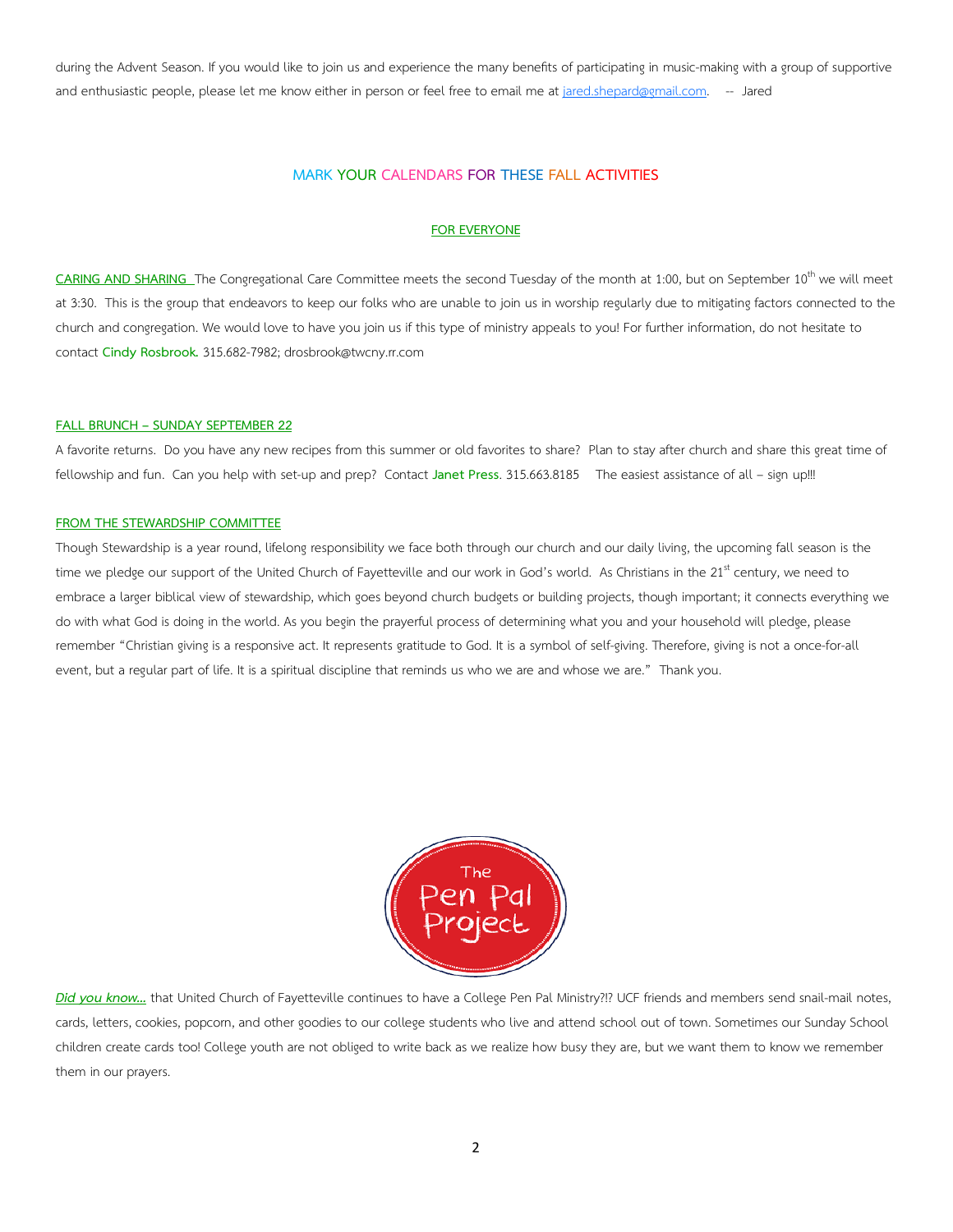Please join with our adult Pen Pals by keeping youth in your prayers. Welcome them back over the holidays and ask students about their school experiences. If you are interested in becoming a future pen pal, please send your name to Gloria Manuel at sgmanuel40@gmail.com

Parents of College students... Please email Gloria Manuel sgmanuel40@gmail.com and let her know if your child would still like a pen pal and also, send her your college child's snail-mail address for the fall 2019 term as soon as you can.  **These are the college students of whom we are aware:** Matt Craft-grad; Kaitlyn DeHority-med student; Hannah Ketcham-grad; Thomas Mason-undergrad; Anna Mpinga-grad; Noella Mpinga-undergrad; Edie Olmsted, undergrad; Maggie Olmsted, undergrad; Stephanie O'Malley, undergrad.

## **CHURCH IN THE WORLD SUNDAY SEPTEMBER 29**

On Sunday September 29<sup>th</sup> UCF will again participate in Church in the World Sunday, taking our good work beyond the church doors and into the community. Here are some of the opportunities for all to participate, including some new and exciting activities. Sign up sheets will appear soon. Sign up early, so we can confirm with our partnering organizations that we will be there.

#### **Assembling and Packaging Sandwiches for the Samaritan Center**

 As always, we have an activity for our K-12 folk and those who want to participate but need to stay in the building. We will gather in Fellowship Hall to make 200 sandwiches for some of our hungry neighbors in Syracuse. (Appropriate for Adults and K-12).

## **Building Beds for Sleep in Heavenly Peace**

 Hands on participation at Manlius True Value with building beds for children in need in the area – The local chapter of *Sleep in Heavenly Peace* is celebrating their one year anniversary with this special event and they are expecting UCF to join them. (Appropriate for Adults and age 14 and older; permission slips, releases required for all participants.)

 *Here is their mission statement: We fully believe that a bed is a basic need for the proper physical, emotional, and* mental support that a child needs. When it was brought to our attention that the need for beds went far beyond our  *own neighborhoods, we stepped up and took initiative. We are a national organization responding to a national problem. Children deserve a safe, comfortable place to lay their heads. Across the U.S., too many boys and girls go without a bed -or even a pillow - to sleep on. These children end up sleeping on couches, blankets, and even floors. This can affect their happiness and health. That's where Sleep in Heavenly Peace comes in. We're a group of volunteers*  dedicated to building, assembling and delivering top-notch bunk beds to children and families in need.

#### **Clear Path for Veterans**

 Clear Path For Veterans, a non-profit Veterans Resource Center located at 1223 Salt Springs Road, Chittenango, NY is very happy to have members of our congregation work as volunteers at their Fund Raising Program. This major fund raiser is a motorcycle run .NO, you do not have to ride or own a motorcycle to participate. Volunteers will help serve lunch to the hungry riders at about 12 Noon and also help to clean up after the luncheon. Volunteers need to have a hat or hairnet and wear low cut flat shoes. This should be a fun and heart-warming event and we hope you will consider it for your participation in this special service program. (Appropriate Adults and K-12).

## **Adopt A Highway**

Here is another opportunity on September 29<sup>th</sup> to minister to our neighbors! Did you know that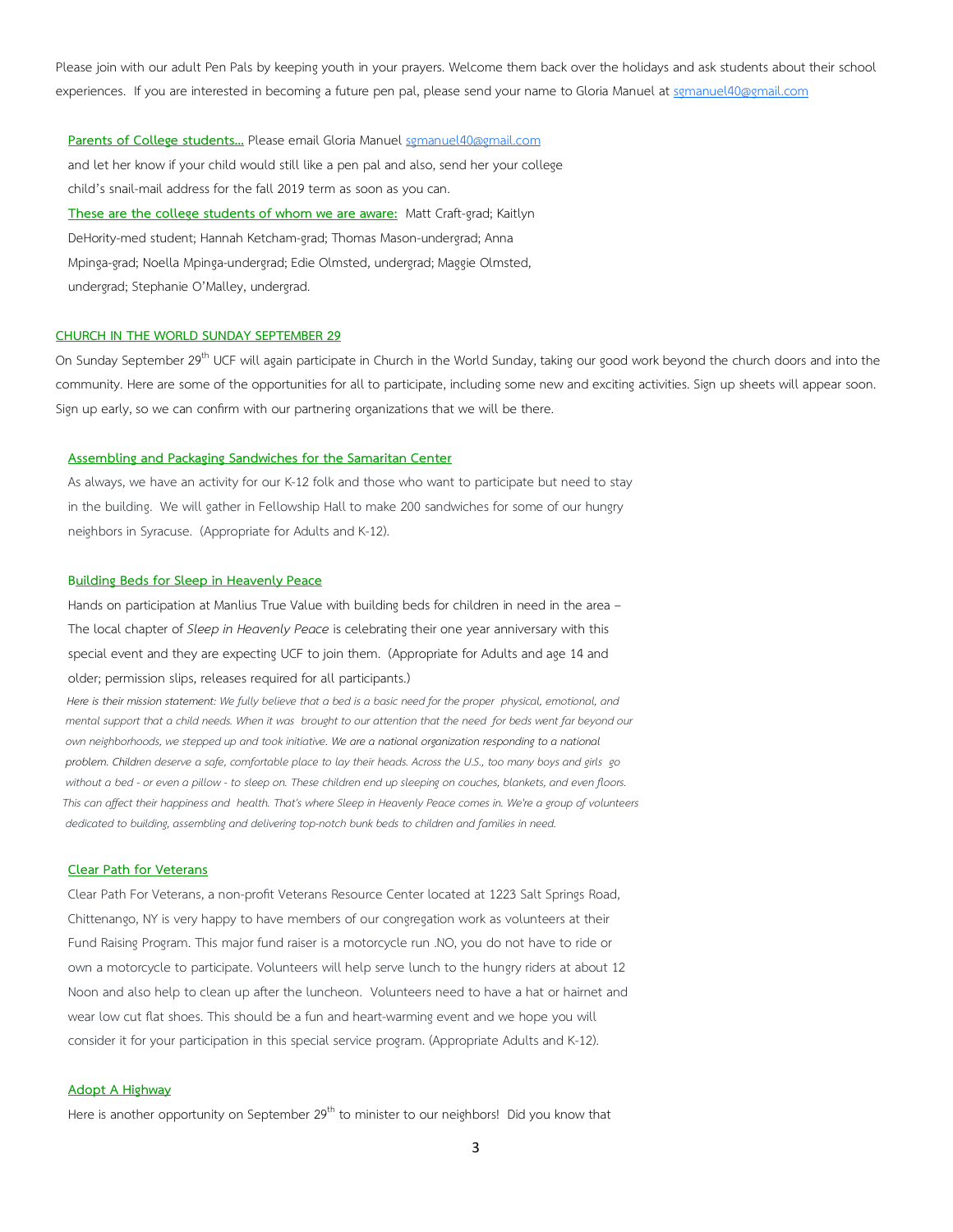UCF has its very own Highway? It's Route 5 east of the village and we can use up to 11 folks to sign up to help pick up trash to keep our highway beautiful! (Appropriate for Adults and Age 14 +older)

#### **FM Food Pantry**

 Join us at our local Fayetteville/Manlius Food Pantry to assist with cleaning, restocking, sorting, and reorganizing the food pantry. The F/M pantry serves those in need in our local community and is run by volunteer help. (Appropriate for Adults and K-12).

#### **FOR K-12**

## **CHURCH SCHOOL RESUMES**

Welcome back! We hope everyone had a safe, healthy, and happy summer break. Here are some important dates to remember. On Sunday School Sundays, K-12 begin in worship, then go to class which lasts until 11:00 Am

September 8: First Sunday School Class K-12 begin in Worship.

11:05-11:30 Parents' meeting Downstairs in SS room.

September 15: Sunday School in session

September 21: Fayetteville First Festival

September22: 5-7 PM UMC Manlius Welcome Back to Youth Group .

September 29: Church in the World Sunday. We encourage all of our youth to participate in some way with their families on Church in the World Sunday. There are age appropriate

activities for K-12 participants.

As always, we are in need of teachers and assistants. If you feel called to serve in this way, contact **Paula Marquart** 315.382.3893; paula.pbrown@gmail.com

## **FOR WOMEN**

**WOMEN'S WEDNESDAY BIBLE STUDY** The Wednesday Bible Study group meets the 1st and 3rd Wednesdays of each month from 2:00 to 3:00 pm in Women's Lounge. We are a group of people with varying amounts of knowledge about the Bible who share ideas, resources and experiences in a warm friendly environment. On September 4th we will begin with the results of the survey taken at the summer luncheon. Then, we will continue our study of the Old Testament with a discussion of II Kings. We welcome new participants at any time. Questions? Contact **Jackie Meyer** (jmeyer@twcny.rr.com; 315 632-4267) or **Diana Norcross** (diana.norcross25@gmail.com; 315 446-6723).

#### **TABITHA WOMEN**

We will be reuniting on Wednesday, September 11<sup>th</sup> at 7:00 PM for our annual after summer check up! This is an extremely informal group that includes all ages and sizes of United Church women who enjoy sharing some fun fellowship time with an occasional speaker, bible study, or service project just to keep us legitimate! Please join us! For more information, contact **Cindy Rosbrook.** 315.682-7982; drosbrook@twcny.rr.com

## **FOR MEN**

#### **MEN'S COVENANT GROUP**

This men's fellowship group meets the third Thursday of every month from 7:00 to 8:30 in the Women's Lounge. We share fellowship, engage in discussions and study programs. Donuts, juice and coffee are provided. Give us a try. The next meeting is September 17<sup>th</sup>. Please join us. Contact **Dave Clutton** for more information. 201.232.2837; dsclutton@gmail.com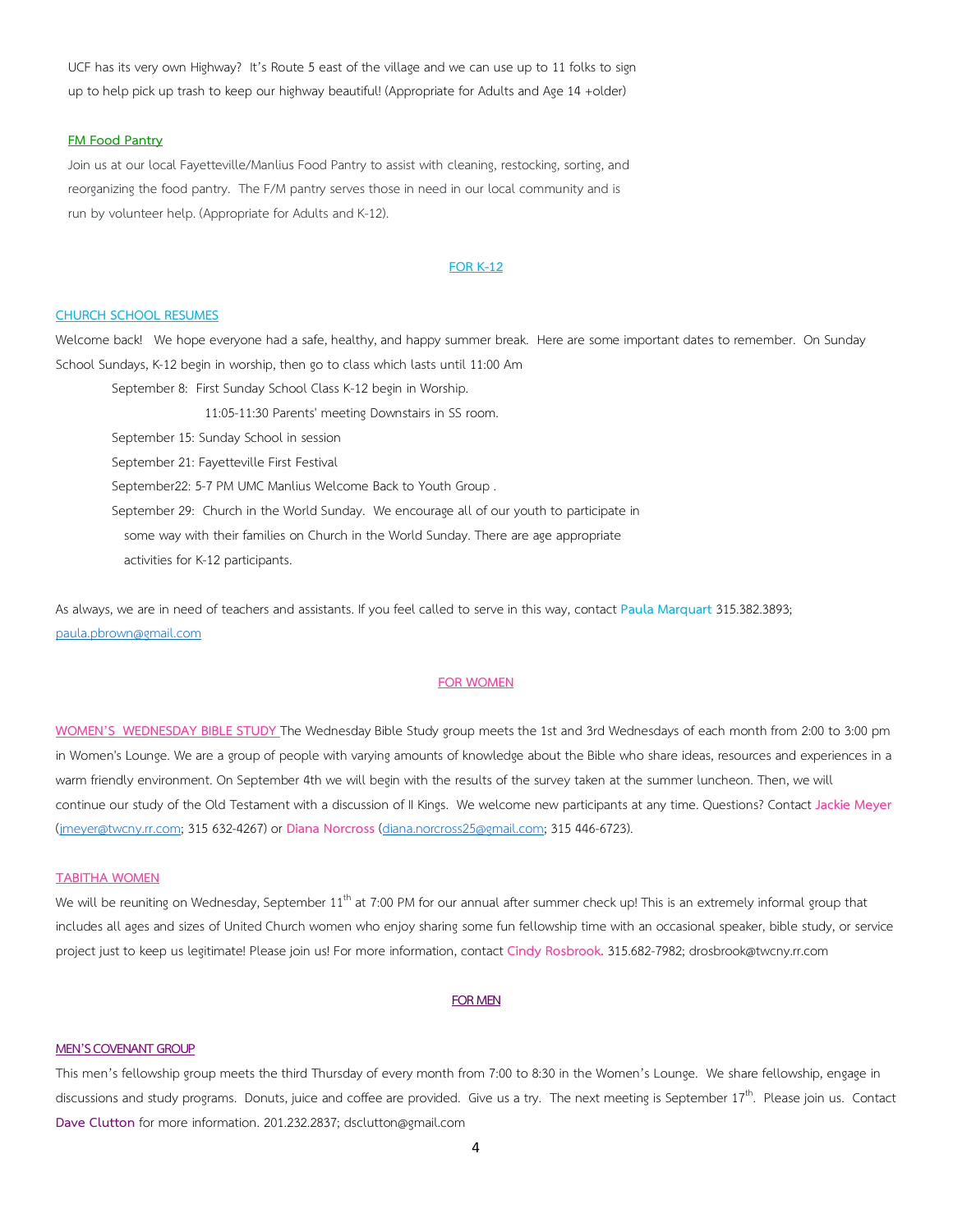## **SUMMERTIME UPDATES**

#### **!!!CONGRATULATIONS!!!**

To **Lucas Froelich** and **Christy Christman** who married in Van Etten on July 12, 2019. John and Janet served as congregational witnesses of this off-site ceremony led by Lucas's childhood pastor.

To **Sam** and **Kandice Graniero** who were married on July 26, 2019.

To **Toni Hines** and **Bhawanjot (BJ) Singh** who were joined in a service of Blissful Union according to Sikh tradition on August 17, 2019. A wedding service according to the Christian rite will follow in October.

## **THANKS! THANKS!! AND MORE THANKS!!!**

## **A LETTER FROM THE BALDWINS**

August 18, 2019

Dear UCF Friends,

What a wonderful send off on Sunday morning, August 18, complete with one of our favorite anthems—sung and performed beautifully by the Choir and the Joyful Sign Choir, Linda's resonate sermon, the tasty post service reception— with that delicious cake, the awesome photo book gift and lots of hugs and well wishes. Thank you, thank you, thank you.

Over the years our UCF church family has meant so much to us. We will miss you all dearly but happily will be taking with us many, many fond memories as we embark on our next adventure with family in Florida. That said, we're thinking more in terms of au revoir than farewell, as we expect to return to CNY from time to time and hope to see some of you before too long as you seek refuge from our cold winters….

Thanks also for being such a caring, loving and generous congregation throughout our 50 year membership. We have treasured our time together and trust that God's blessings will continue to shine upon you and the next generation of UCFers. Be well, take care and please keep in touch.

Love,

Gail and Denny

## **THE CONGREGATION EXTENDS ITS GREAT GRATITUDE TO**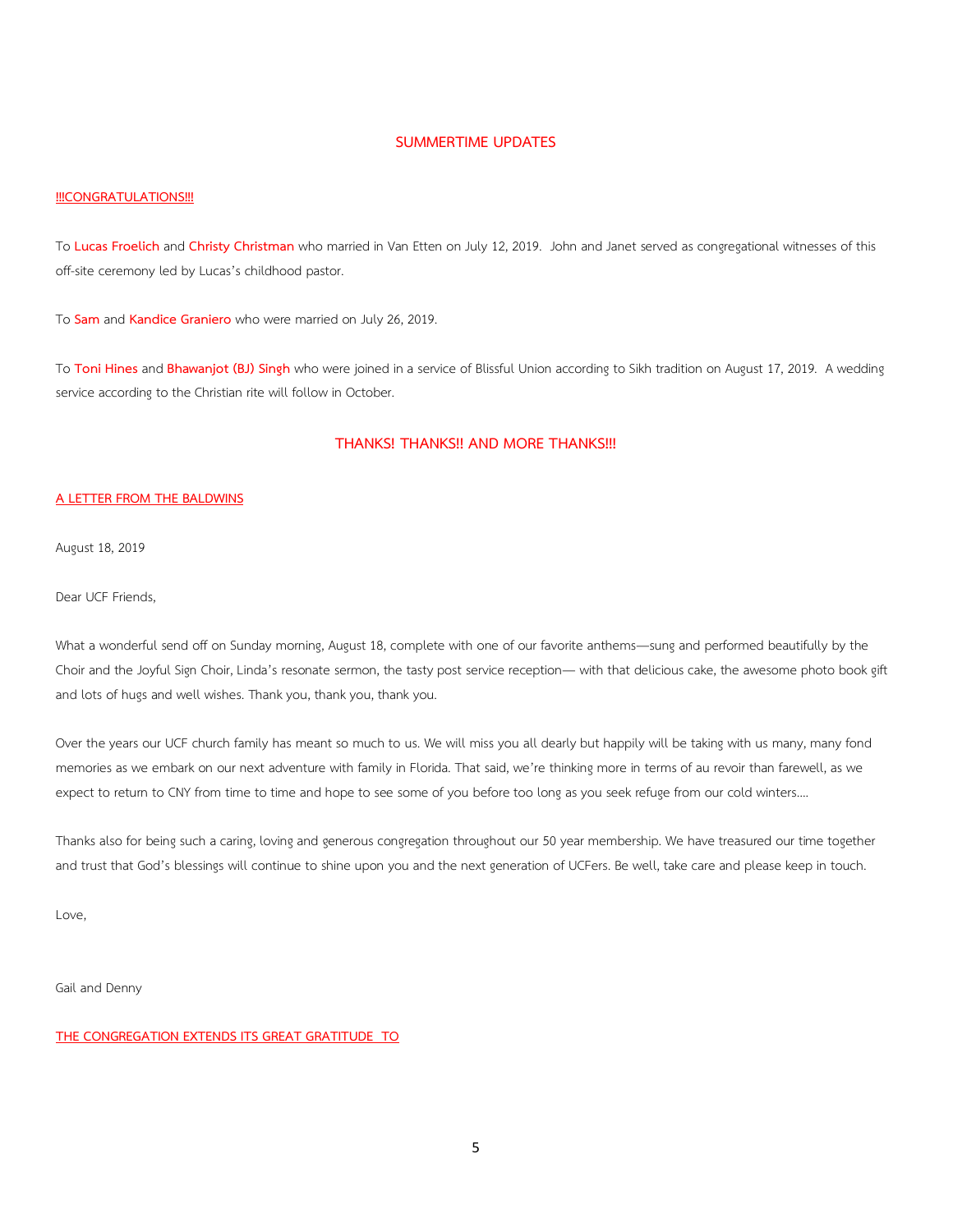**Kathy Bohnsack and Carl Borning** for their six years of service on the Board. Their commitment to the church, their dedication, leadership and faithfulness benefitted our life together greatly. We are also glad for their continuing support of new Board members, **Rich Brundage** and **Jenny Jones**, who were ordained on July 28.

**The Staff Support Committee** which has been working tirelessly through staff changes and illness, with still more work ahead of them. Please be sure to mention your appreciation to **Janet Press, Dave Clutton, Beth Krauss and Gloria Manuel** for their ongoing efforts.

**Nancy Schiffhauer and Mary Jane Woodcock** for their summer labors, helping keep the office running smoothly during these transitions and illnesses.

**Linda Raymond** for volunteering to proof our published materials in our time of need.

those who helped make the celebration of the Baldwins' time with us special: **Gloria Manual** for designing and creating a pictorial memory book; to **Cindy Rosbrook** and **Janet Press** for preparing the great reception and to the **UCF Choir** and **Joyful Sign** for making a summer appearance to offer a very special blessing. *-- Linda*

## **UPDATES FROM PAULETTE, HAITI!**

The photos tell the story as this summer FEED (our Haitian Partners) with Serge and Eliphine, completed the security gate to their location at FEED HEADQUARTERS. The water filter system and sales of water to residents is open daily. The older children were treated to a summer school of cooking, art and music and the daily lunch program sponsored by our American partners, the Vibrant Village Foundation continues! Merci beaucoup United Church of Fayetteville family and our Cayuga-Syracuse partner churches, US French Clubs and friends for your support!





Security Gate completed at FEED Drinkable water for sale—see name of our church!



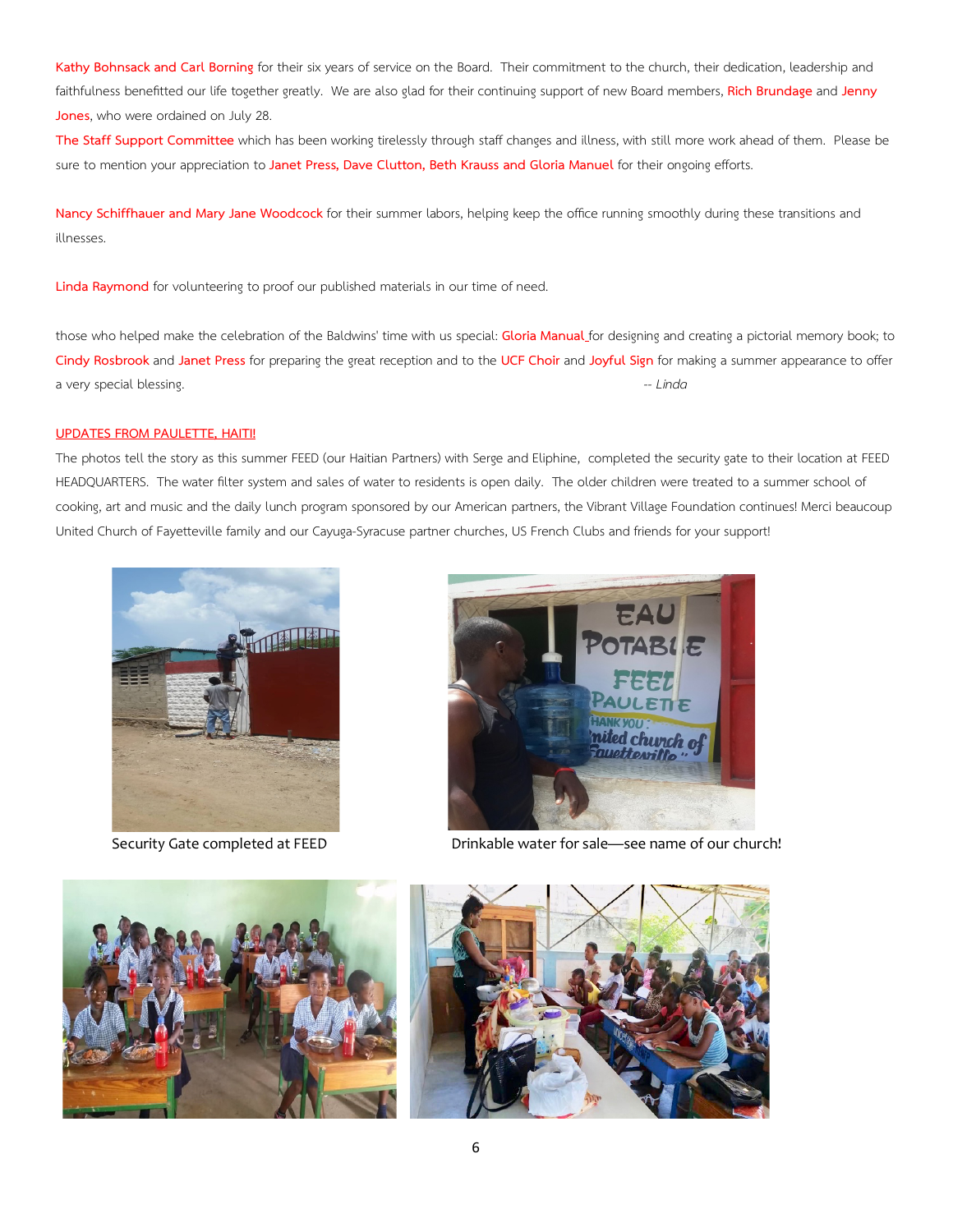## **UPDATES FROM THE BOARD**

#### At its July meeting, the Board:

 \*Welcomed **Rich Brundage** and **Jenny Jones** as deacon-elders. **Sarah Castilano** has accepted the call to serve as the Chair of the Nominating Committee upon election by the congregation. \*Recognized the August 15 deadline for committees to submit their proposed budgets for 2020. \*Formally accepted the resignation of Michele Sargent as our Admin. Asst. effective 08/25/2019. \*Continued visioning work incorporating congregational input with education about trends and needs. The Board will choose events, projects, efforts to be implemented in the upcoming program year.

#### At its August meeting, the Board:

 \*Approved 2020 draft budget to be sent to congregation for this year's stewardship campaign. \*Heard updated plans for Church in the World Sunday on September 29 (See article). \*Approved the Syracuse Chapter of "Sleep in Heavenly Peace" (one of our Church in the World activities) as the beneficiary of the local portion of the Peacemaking Offering, received on World Communion Sunday.

 \*Approved rental rates for September 2019-September 2020 for the Village Nursery School. \*Agreed to recommendation that no increase was necessary this year for our long-term renters.

\*Authorized change in rate for paid nursery worker (see article)

\*Heard information about fall education development plans.

 \*Identified efforts to be made in 2019 programming year to strengthen our ministry, using ideas that came through last fall's dessert conversations under the umbrella theme **"UCF Reaching Out."** Identified in the article below are people who agreed to take the lead or recruit for these projects. The Board is supportive, can provide funding, but as you know can't do the ministry of the church by themselves. If you are interested or can help with one of these projects, please contact the person indicated. If it's indicated that we are still looking for someone, please contact **Dr. Even** and she will point you in the right direction. Among them:

\*piggy-backing on community events as we did with the Village Fayetteville's birthday.

\*reinstituting the use of nametags for worshippers. **Cindy R**

\*continuing and strengthening of potlucks **Cindy R, Maryjane W.**

\*organizing a series of family game nights designed and implemented to

\*include the community. **COULD THIS BE YOU?**

\*hosting a church and community education event potentially involving the leadership of the

PCUSA Office of Public Witness. **Outreach**

\*developing a video story about UCF **Al Arras**

 \*working with local young musicians to develop an event such as a "Battle of the Bands" for high school musicians. **COULD THIS BE YOU?**

\*recruiting local artists to design bulletin covers. **Janet P**

\* Cooperative church/community effort to serve our homeless neighbors **Rich Brundage**

#### **SEPTEMBER CALENDAR**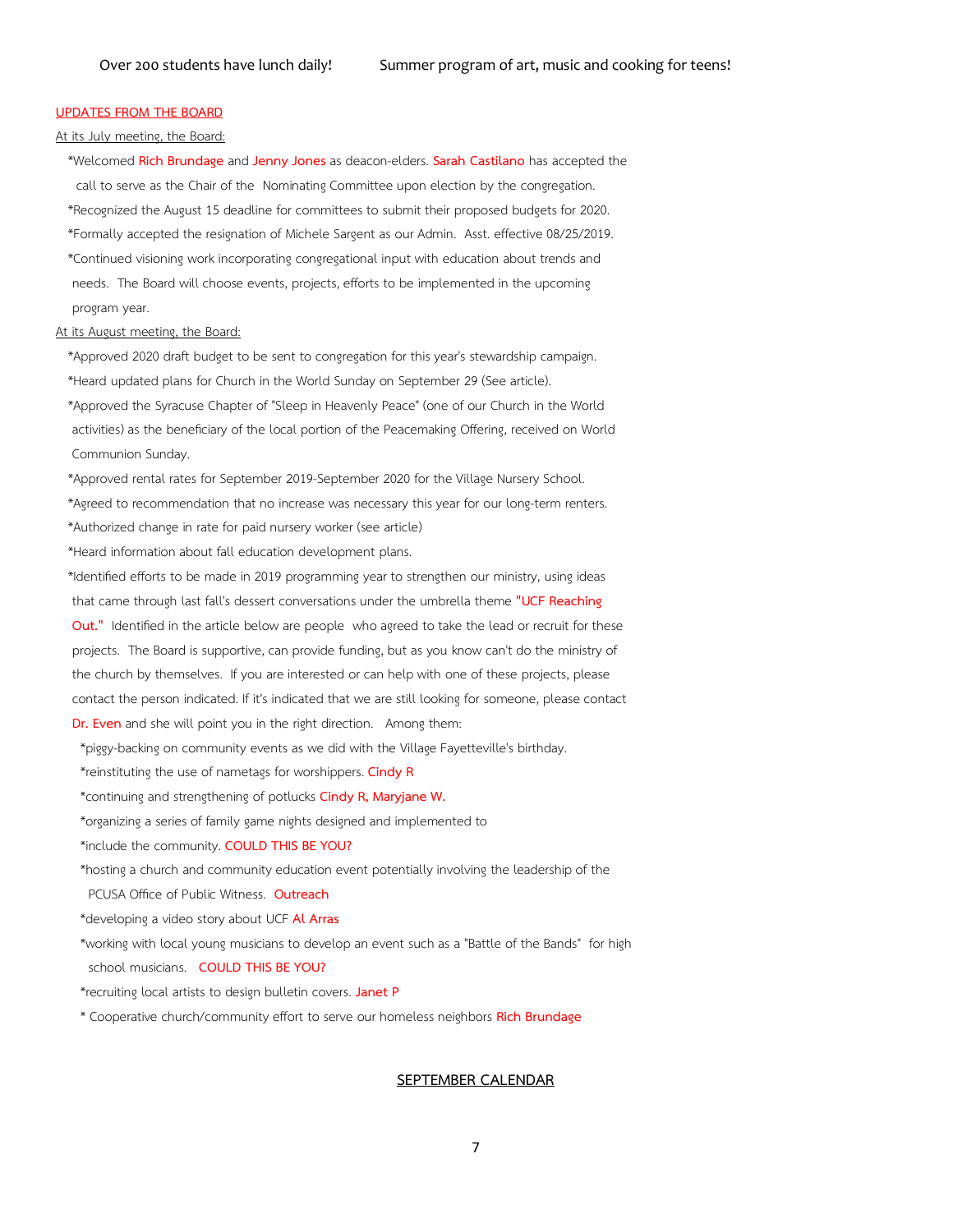#### **Sunday, September 1, Labor Day Weekend**

**The Lord's Supper** 

9:15 AM Nursery Care

9:30 AM Worship (K-12 remains in worship)

10:00 AM Fellowship

Monday, September 2 – LABOR DAY OFFICE CLOSED. Have fun and be safe! Wednesday, September 4 - 2 PM Women's Bible Study, Women's Lounge Thursday, September 5 - Choirs resume 5:30-6:30 Joyful Sign 6:30 - 7:30 Handbell choir rehearsal

7:30 - 8:30 Choir rehearsal

#### **Sunday, September 8, FALL SCHEDULE RESUMES! WE'RE BACK!**

9:30 AM Choir Rehearsal

9:45 AM Nursery Care

10:00 AM Worship

10:00 AM Sunday School (K-12 begin in worship then depart for Sunday School)

11:05 AM Parents' Meeting Downstairs Sunday School Room

11:00 AM Fellowship

Monday, September 9 - 7PM Outreach, Women's Lounge Tuesday, September 10 - 3:30 PM Congregational Care 7PM Worship & Spiritual Life, Women's Lounge Wednesday, September 11- 7:00PM Tabitha Women's Lounge Thursday, September 12 - 5:30 PM Joyful Sign 6:30 PM Handbell choir rehearsal 7:30 PM Choir rehearsal

## **Sunday, September 15**

9:30 AM Choir Rehearsal 9:45 AM Nursery Care 10:00 AM Worship 10:00 AM Sunday School (K-12 begin in worship then depart for Sunday School) 11:00 AM Fellowship

Tuesday, September 17 – 7PM Board Meeting, Women's Lounge

Thursday, September 19 - 5:30PM Joyful Sign

6 :30 PM Handbell choir rehearsal

## 7:30 PM Choir rehearsal

Friday, September 20 - Newsletter Deadline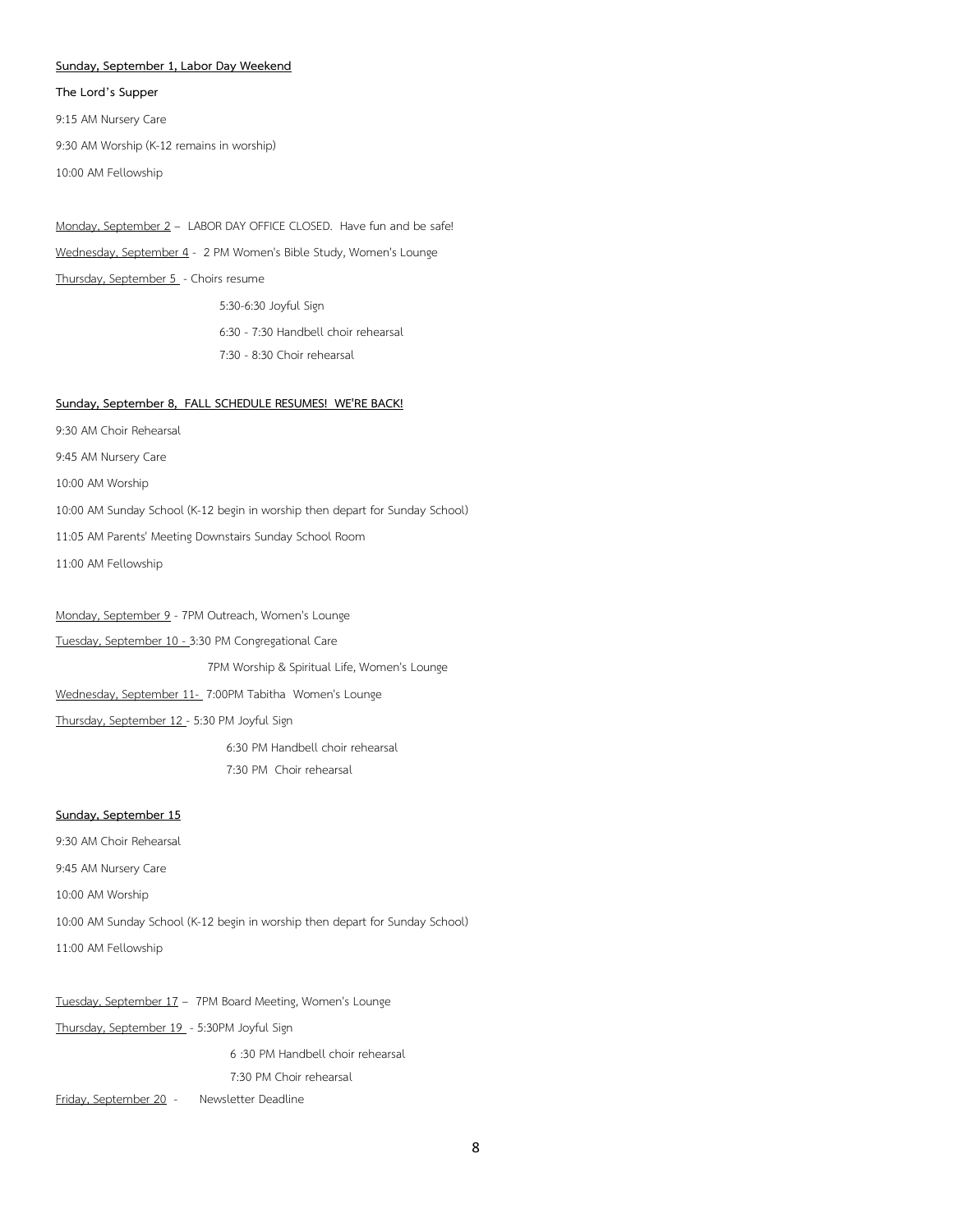Saturday, September 21 – Noon Fayetteville Festival Beard Park

7:00 PM Steeple Coffeehouse

## **Sunday, September 22**

9:30 AM Choir Rehearsal 9:45 AM Nursery Care 10:00 AM Worship 10:00 AM Sunday School (K-12 begin in worship then depart for Sunday School) 11:00 AM FALL BRUNCH 5:00 PM Welcome Back to Youth Group Manlius UMC Thursday, September 26 - 5:30 PM Joyful Sign 6:30 PM Handbell choir rehearsal 7:30 PM Choir rehearsal

Saturday, September 20 - 7:00 PM Steeple Coffeehouse

## **Sunday, September 29 CHURCH IN THE WORLD SUNDAY**

9:30 AM Worship (Birth –G 12 in Worship)

10:00 AM Leave for Church in the World Activities

## **CONGREGATIONAL CARE**

## **ILL AND RECOVERING**

Michele Belge Rich Penhall Wendy Schmidt Lynn Scharbach

## **THOSE UNABLE TO BE AT WORSHIP**

Dorothy Dickson Bruce Hotchkiss Marge Mahony Doug Merchant Betty Mitchell Doug Scharbach Irene Sheptak-Regni Ken & Lois Spitzer

## **FRIENDS AND FAMILY**

Denis Synan, Brundages' friend Lain Critien, Brundages' friend Carol, Kathy Bugnacki's friend Evelyn Mountain, Donna Clutton's mother Debi, Linda Dehority's sister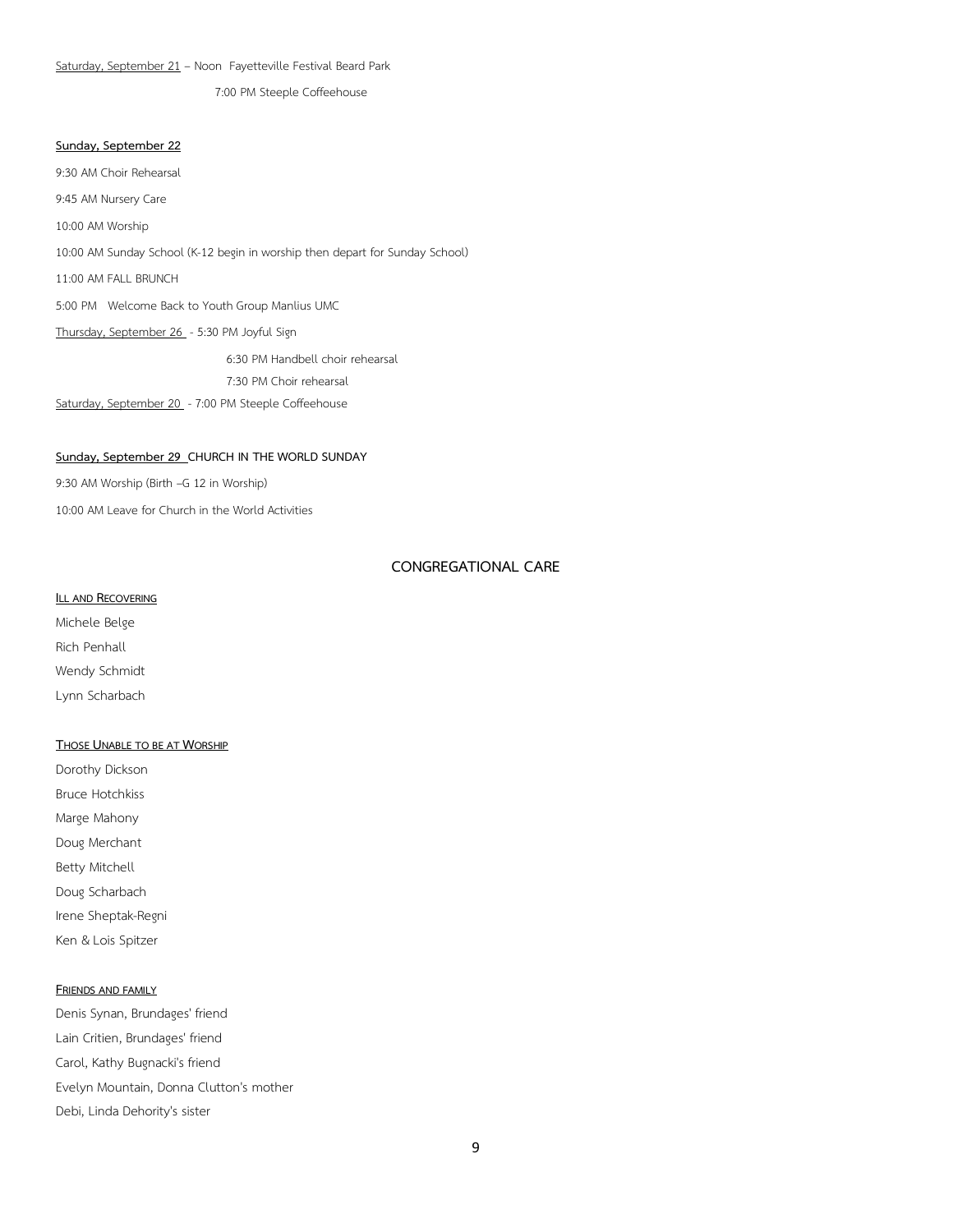David Gouldin, Lauryn Gouldin's father Chip Bennet, Sarah Given's friend Woody Woodmansee, Higgins' cousin Diane Blann, Merchants' niece Emily, Betsy Nash's friend Anna, Betsy Nash's friend Patty Shepard, Jared Shepard's mother Gina Clements, Spitzers friend Connie Caldwell, Kevin Sweder's friend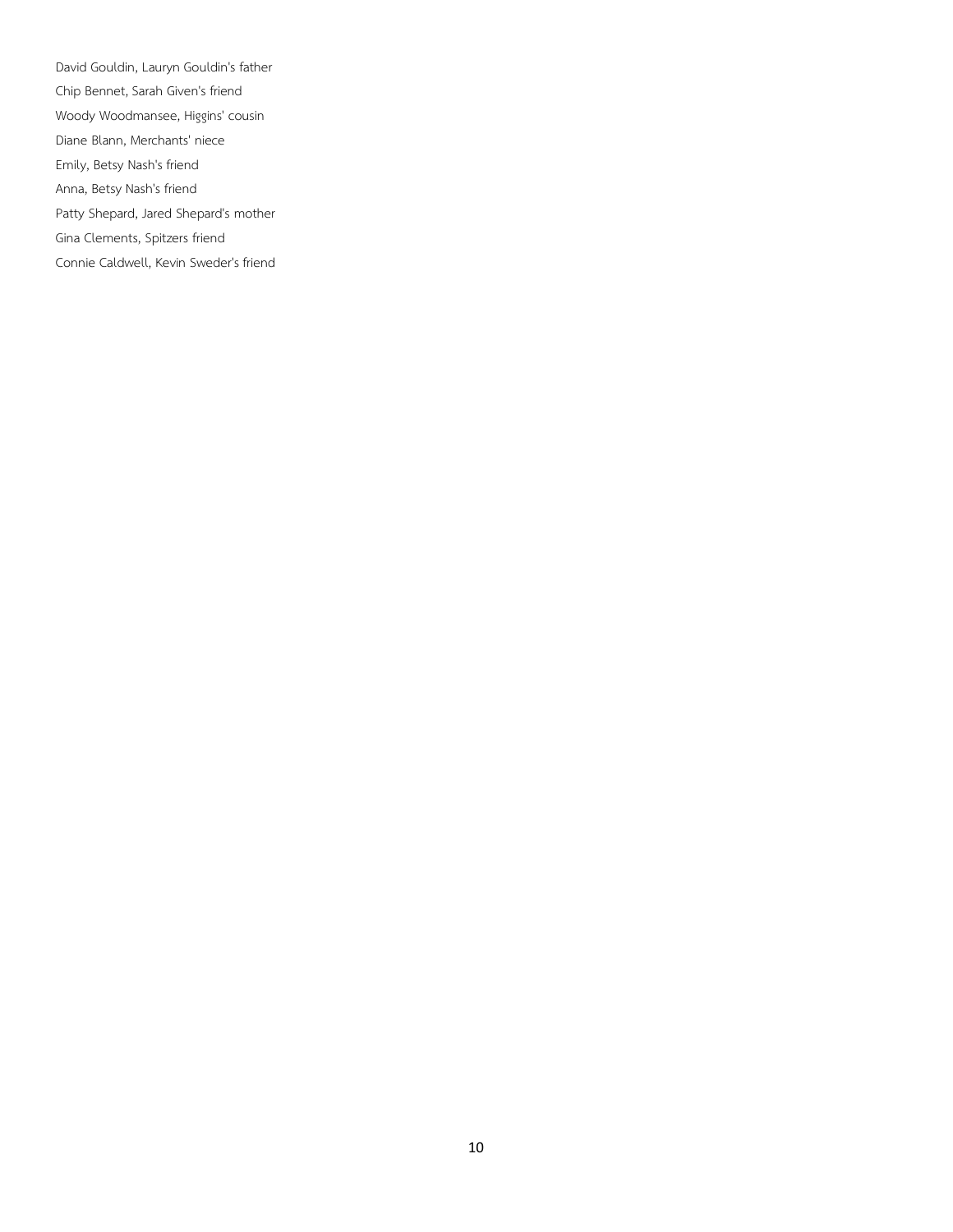

**UNITED CHURCH OF FAYETTEVILLE 310 EAST GENESEE STREET FAYETTEVILLE, NY 13066**